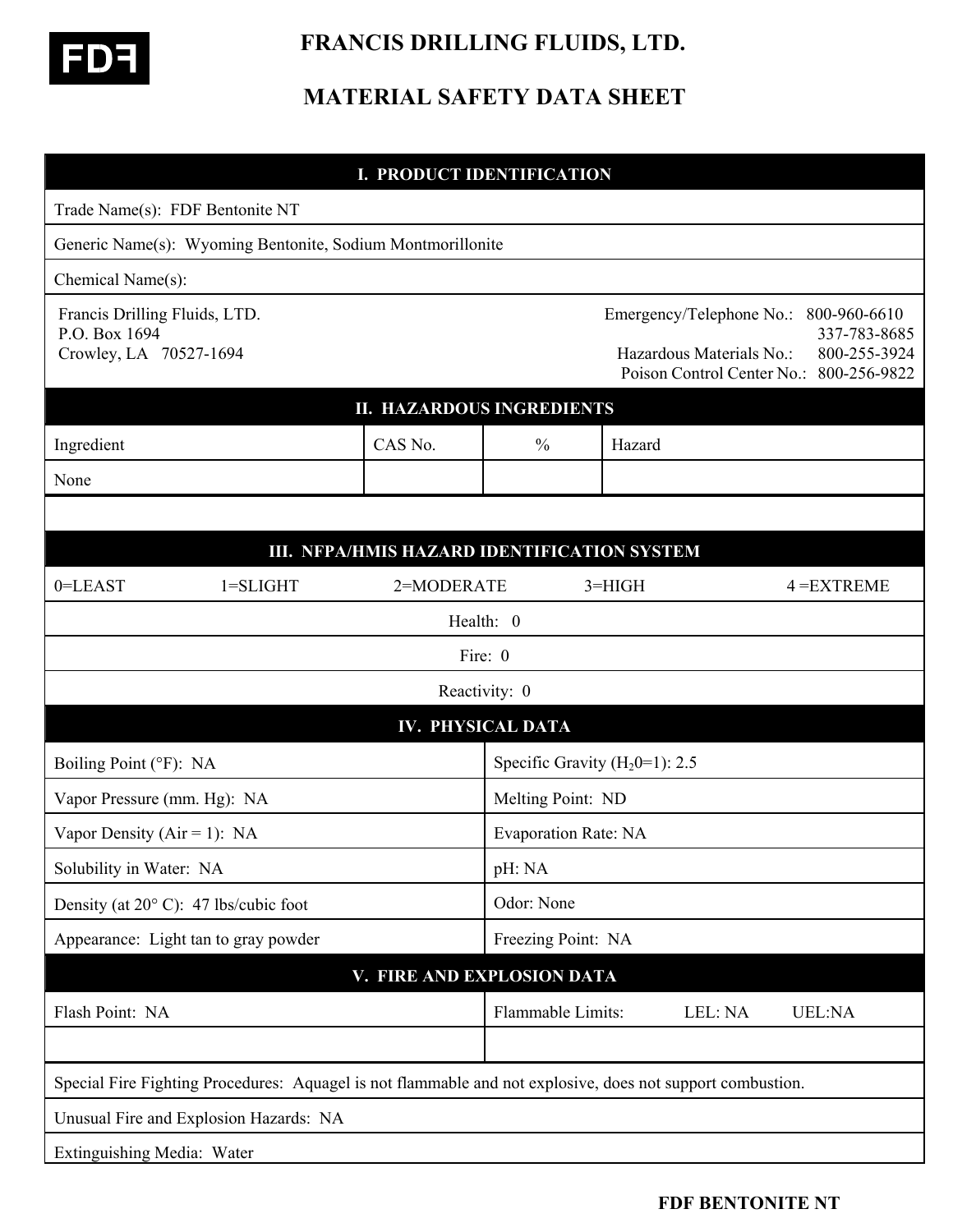| <b>VI. REACTIVITY</b>                                                                                               |                     |                                      |  |  |  |  |
|---------------------------------------------------------------------------------------------------------------------|---------------------|--------------------------------------|--|--|--|--|
| Stability: This product is stable under normal drilling conditions                                                  |                     |                                      |  |  |  |  |
| Hazardous Polymerization: None                                                                                      |                     |                                      |  |  |  |  |
| Incompatibility: None                                                                                               |                     |                                      |  |  |  |  |
| Hazardous Decomposition: None                                                                                       |                     |                                      |  |  |  |  |
| VII. HEALTH HAZARD INFORMATION                                                                                      |                     |                                      |  |  |  |  |
| Routes of Exposure and Effects:                                                                                     |                     |                                      |  |  |  |  |
| Skin: None reported.                                                                                                |                     |                                      |  |  |  |  |
| Eyes: Irritant                                                                                                      |                     |                                      |  |  |  |  |
| Inhalation: Bentonite contains small amounts of free silica prolonged inhalation may cause lung injury, or disease. |                     |                                      |  |  |  |  |
| Ingestion: None reported.                                                                                           |                     |                                      |  |  |  |  |
| Permissible Exposure Limits: (for air contaminants)                                                                 |                     |                                      |  |  |  |  |
| OSHA PEL (8hr. TWA): ND                                                                                             |                     |                                      |  |  |  |  |
| ACGIH TLV: Non Toxic Nuisance Dust 2 mg/m3                                                                          |                     |                                      |  |  |  |  |
| Carcinogenicity:                                                                                                    |                     |                                      |  |  |  |  |
| Listed By NTP: ND                                                                                                   | Listed By: IARC: ND | Listed By OSHA: ND                   |  |  |  |  |
| Acute Oral LD50:                                                                                                    | Acute Dermal LD50:  | Aquatic Toxicology LC50: 10,000 mg/l |  |  |  |  |
| Emergency and First Aid Procedures:                                                                                 |                     |                                      |  |  |  |  |
| Skin: Normal Hygiene                                                                                                |                     |                                      |  |  |  |  |
| Eyes: Normal Hygiene                                                                                                |                     |                                      |  |  |  |  |
| Ingestion: None required.                                                                                           |                     |                                      |  |  |  |  |
| Inhalation:<br>None required.                                                                                       |                     |                                      |  |  |  |  |
| Additional Health Hazard Information::                                                                              |                     |                                      |  |  |  |  |
|                                                                                                                     |                     |                                      |  |  |  |  |
|                                                                                                                     |                     |                                      |  |  |  |  |
| VIII. HANDLING AND USE PRECAUTIONS                                                                                  |                     |                                      |  |  |  |  |
| Steps to be Taken if Material is Released or Spilled: Normal housekeeping, causes slippery surfaces when wet        |                     |                                      |  |  |  |  |
| Waste Disposal Methods: Mud wastes should be disposed of in designated disposal areas.                              |                     |                                      |  |  |  |  |
| Handling and Storage Precautions: Aquagel is non hazardous, no hazards are involved with normal handling.           |                     |                                      |  |  |  |  |
| IX. INDUSTRIAL HYGIENE CONTROL MEASURES                                                                             |                     |                                      |  |  |  |  |
| Ventilation Requirements: Mechanical, general room ventilation                                                      |                     |                                      |  |  |  |  |

Respirator: Use a NIOSH approved mechanical filter respirator for non toxic dusts.